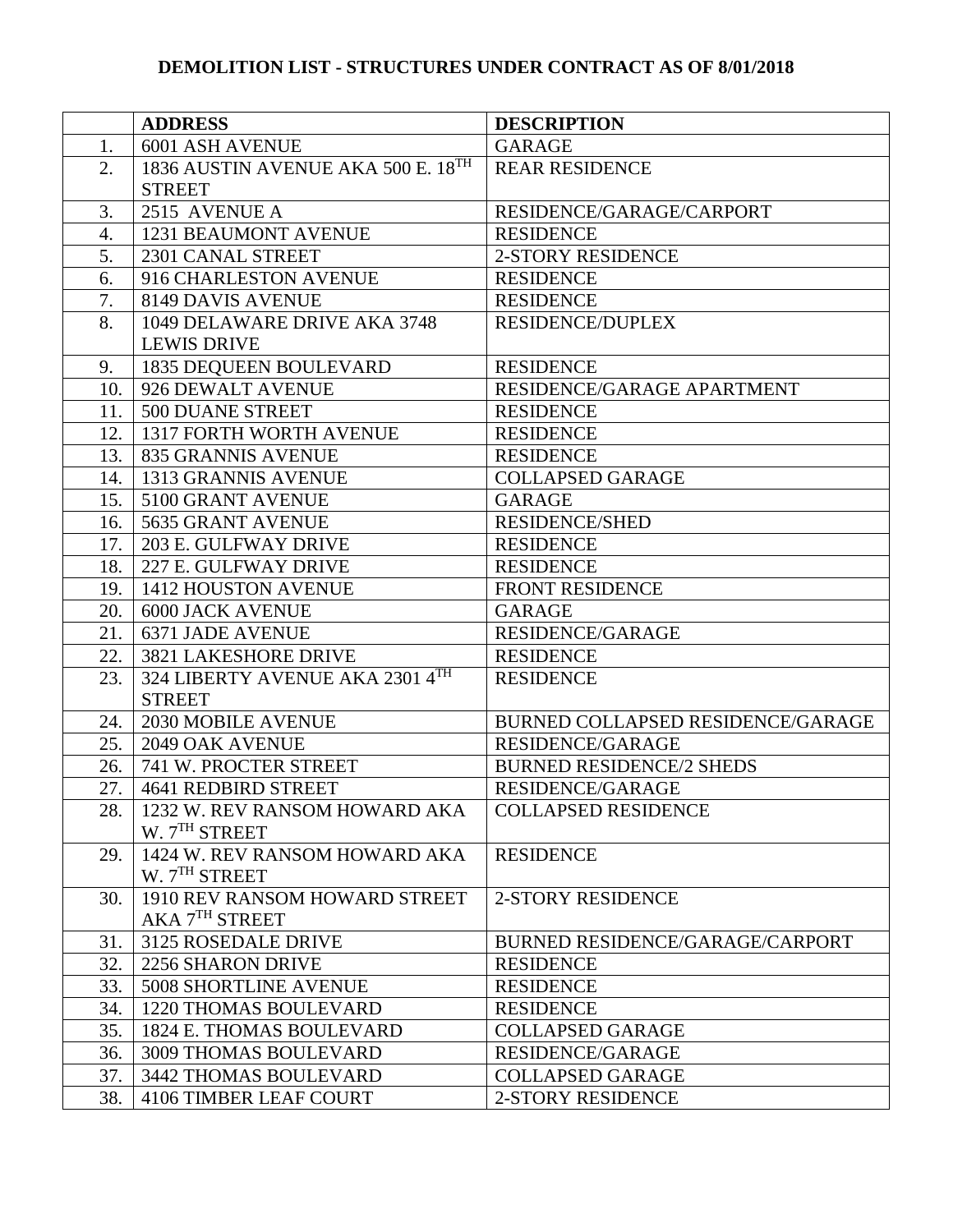|     | 39.   1241 TRINITY AVENUE      | <b>RESIDENCE/GARAGE</b>           |
|-----|--------------------------------|-----------------------------------|
| 40. | 2031 WACO AVENUE               | 2 GARAGES/SHED                    |
| 41. | <b>1945 WILLIAMS AVENUE</b>    | <b>GARAGE</b>                     |
| 42. | 4034 4TH STREET                | <b>RESIDENCE</b>                  |
| 43. | 1944 5TH AVENUE                | <b>RESIDENCE</b>                  |
| 44. | 2447 5TH STREET                | <b>RESIDENCE</b>                  |
| 45. | 2803 5TH STREET                | RESIDENCE/GARAGE APARTMENT        |
| 46. | 2827 5TH STREET                | RESIDENCE/GARAGE/SHED             |
| 47. | 3107 5TH STREET                | <b>RESIDENCE</b>                  |
| 48. | 5212 5TH STREET                | <b>RESIDENCE</b>                  |
| 49. | 900 W. 5TH STREET              | <b>RESIDENCE/GARAGE</b>           |
| 50. | 3420 6TH AVENUE                | <b>RESIDENCE/GARAGE</b>           |
| 51. | 1301 6TH STREET                | RESIDENCE/CARPORT/GARAGE          |
|     |                                | <b>APARTMENT</b>                  |
| 52. | 1525 E. 6 <sup>TH</sup> STREET | <b>RESIDENCE</b>                  |
| 53. | 2233 6TH STREET                | RESIDENCE/ATTACHED CARPORT        |
| 54. | $2410$ $6^{TH}$ STREET         | <b>RESIDENCE</b>                  |
| 55. | $2835$ $6^{TH}$ STREET         | <b>RESIDENCE</b>                  |
| 56. | 848 W. $6TH$ STREET            | <b>BURNED COLLAPSED RESIDENCE</b> |
| 57. | 1009 W. $6TH$ STREET           | <b>RESIDENCE/CARPORT</b>          |
| 58. | 1227 W. $6TH$ STREET           | RESIDENCE/COLLAPSED CARPORT/      |
|     |                                | <b>COLLAPSED GARAGE</b>           |
| 59. | 1241 W. $6TH$ STREET           | <b>RESIDENCE</b>                  |
| 60. | $24017^{\text{TH}}$ AVENUE     | <b>RESIDENCE/GARAGE</b>           |
| 61. | 2938 7TH STREET                | RESIDENCE/COLLAPSED GARAGE        |
| 62. | 3019 7TH STREET                | <b>RESIDENCE</b>                  |
| 63. | 3101 7TH STREET                | <b>RESIDENCE/GARAGE</b>           |
| 64. | 1132 W. 7TH STREET AKA REV.    | <b>2-STORY RESIDENCE</b>          |
|     | <b>RANSOM HOWARD STREET</b>    |                                   |
| 65. | 1211 E. 8 <sup>TH</sup> STREET | <b>GARAGE</b>                     |
| 66. | 2037 8TH STREET                | RESIDENCE/GARAGE/SHED             |
| 67. | $23058$ <sup>TH</sup> STREET   | RESIDENCE/SHED                    |
| 68. | $2626$ $8TH$ STREET            | <b>RESIDENCE</b>                  |
| 69. | 3144 8TH STREET                | <b>BURNED RESIDENCE</b>           |
| 70. | 3609 9TH AVENUE                | <b>BURNED RESIDENCE/GARAGE</b>    |
| 71. | $315$ E. $9^{TH}$ STREET       | RESIDENCE /GARAGE APARTMENT       |
| 72. | 638 E. 9TH STREET              | <b>RESIDENCE/SHED</b>             |
| 73. | 1306 E. 9TH STREET             | <b>RESIDENCE</b>                  |
| 74. | 1814 E. $9TH$ STREET           | <b>RESIDENCE</b>                  |
| 75. | $33119$ <sup>TH</sup> STREET   | <b>RESIDENCE/GARAGE</b>           |
| 76. | 527 E. $10^{TH}$ STREET        | <b>RESIDENCE/SHED</b>             |
| 77. | 735 E. 10TH STREET             | <b>RESIDENCE</b>                  |
| 78. | 1611 E. $10^{TH}$ STREET       | <b>RESIDENCE</b>                  |
| 79. | 2547 10TH STREET               | <b>RESIDENCE</b>                  |
| 80. | 3426 10TH STREET               | <b>RESIDENCE/GARAGE</b>           |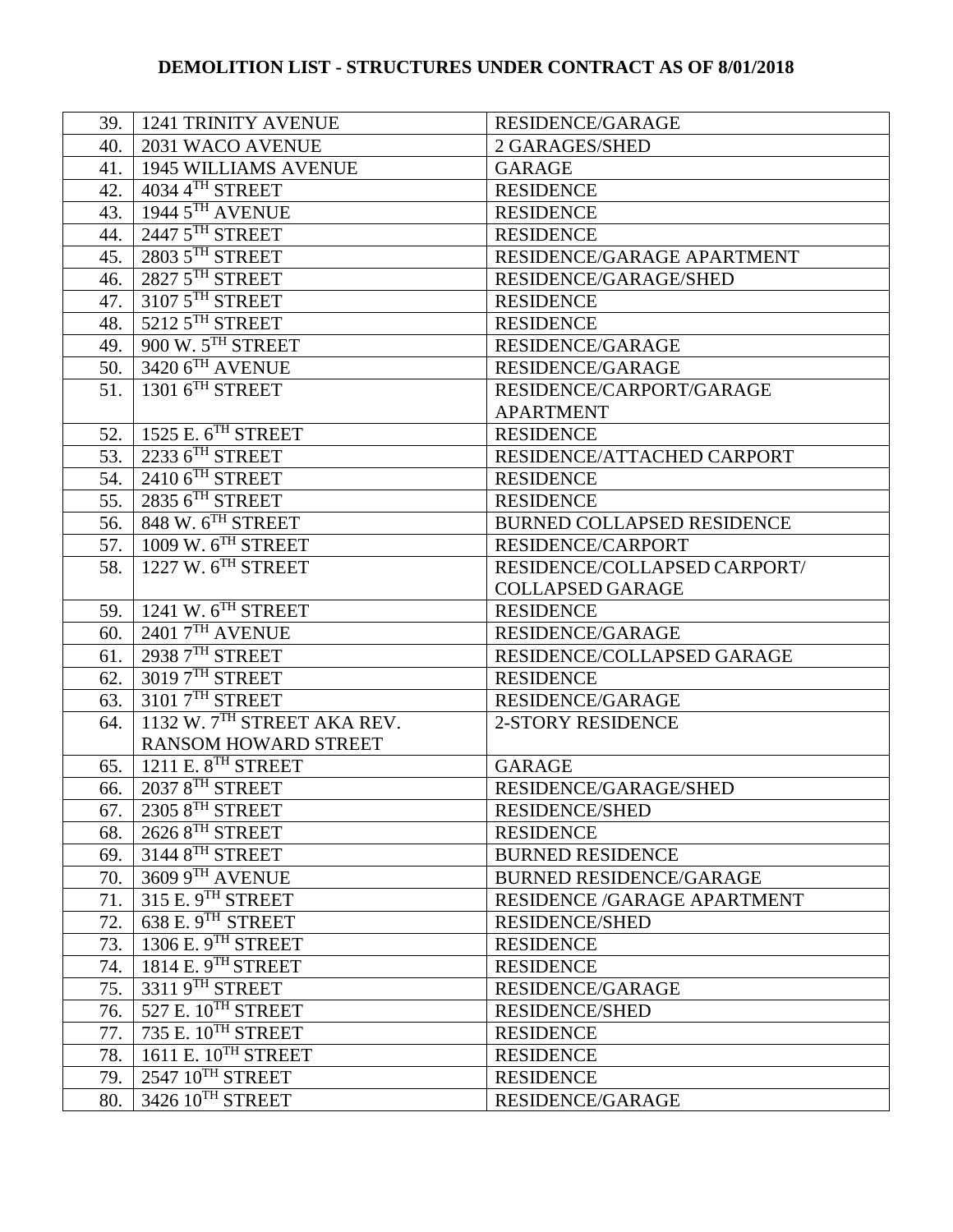| 81.  | 1717 E. 11 <sup>TH</sup> STREET      | <b>RESIDENCE</b>                |
|------|--------------------------------------|---------------------------------|
| 82.  | 2039 11 <sup>TH</sup> STREET         | <b>RESIDENCE</b>                |
| 83.  | 2101 11 <sup>TH</sup> STREET         | <b>RESIDENCE/GARAGE</b>         |
| 84.  | $210911$ <sup>TH</sup> STREET        | <b>GARAGE APARTMENT</b>         |
| 85.  | 2221 E. 11 <sup>TH</sup> STREET      | <b>BURNED RESIDENCE</b>         |
| 86.  | 3137 11 <sup>TH</sup> STREET         | RESIDENCE/GARAGE/SHED           |
| 87.  | 3412 11 <sup>TH</sup> STREET         | <b>BURNED RESIDENCE/GARAGE</b>  |
| 88.  | 1049 E. 12TH STREET                  | <b>RESIDENCE</b>                |
| 89.  | 1611 E. $12^{TH}$ STREET             | <b>RESIDENCE/GARAGE</b>         |
| 90.  | 1924 E. 12 <sup>TH</sup> STREET      | RESIDENCE/GARAGE/SHED           |
| 91.  | 2810 12TH STREET                     | <b>RESIDENCE</b>                |
| 92.  | 928 E. 13TH STREET                   | RESIDENCE/GARAGE/COLLASPED SHED |
| 93.  | 2411 13TH STREET                     | RESIDENCE/GARAGE/SHED           |
| 94.  | 2948 13TH STREET                     | <b>RESIDENCE</b>                |
| 95.  | 319 E. 14 <sup>TH</sup> STREET       | <b>RESIDENCE/CARPORT</b>        |
| 96.  | 622 E. $14$ <sup>TH</sup> STREET     | RESIDENCE/COLLAPSED SHED        |
| 97.  | 1300-1302 E. 14 <sup>TH</sup> STREET | <b>GARAGE ONLY</b>              |
| 98.  | 1319 E. 14 <sup>TH</sup> STREET      | <b>RESIDENCE</b>                |
| 99.  | 3618 14TH STREET                     | <b>GARAGE</b>                   |
|      | 100. 5293 14TH STREET                | <b>RESIDENCE/GARAGE</b>         |
| 101. | $347$ W. $14$ <sup>TH</sup> STREET   | <b>RESIDENCE/GARAGE</b>         |
|      | 102. 630 E. 15 <sup>TH</sup> STREET  | <b>RESIDENCE</b>                |
|      | 103. 1628 E. 15 <sup>TH</sup> STREET | RESIDENCE/GARAGE/SHED           |
|      | 104. 624 W. 15 <sup>TH</sup> STREET  | <b>RESIDENCE</b>                |
|      | 105. 741 W. 15 <sup>TH</sup> STREET  | RESIDENCE/GARAGE/SHED           |
|      | 106. 1100 E. 17 <sup>TH</sup> STREET | <b>RESIDENCE</b>                |
|      | 107. 1101 E. 17 <sup>TH</sup> STREET | RESIDENCE/GARAGE/CARPORT        |
|      | 108. 426 E. 18 <sup>TH</sup> STREET  | <b>RESIDENCE</b>                |
|      | 109. 1210 E. 18 <sup>TH</sup> STREET | <b>RESIDENCE</b>                |
|      | 110. 1227 E. 18 <sup>TH</sup> STREET | <b>RESIDENCE</b>                |
|      | 111. 1710 E. 18 <sup>TH</sup> STREET | <b>RESIDENCE/GARAGE</b>         |
|      | 112. 1814 E. 18 <sup>TH</sup> STREET | <b>RESIDENCE/GARAGE</b>         |
|      | 113. 1848 E. 18 <sup>TH</sup> STREET | RESIDENCE/GARAGE                |
|      | 114. 1949 E. 18 <sup>TH</sup> STREET | <b>COLLAPSED GARAGE</b>         |
|      | 115. 3224 18 <sup>TH</sup> STREET    | <b>RESIDENCE</b>                |
|      | 116. 915 E. 19 <sup>TH</sup> STREET  | RESIDENCE/COLLAPSED GARAGE      |
|      | 117. 1126 E. 19 <sup>TH</sup> STREET | <b>COLLAPSED GARAGE</b>         |
|      | 118. 1609 E. 19 <sup>TH</sup> STREET | <b>RESIDENCE/GARAGE</b>         |
|      | 119. 1824 E. 19 <sup>TH</sup> STREET | <b>RESIDENCE</b>                |
|      | 120. 3026 19 <sup>TH</sup> STREET    | <b>RESIDENCE/GARAGE</b>         |
|      | 121. 3124 19 <sup>TH</sup> STREET    | <b>GARAGE</b>                   |
|      | 122. 3549 23RD STREET                | <b>RESIDENCE/GARAGE</b>         |
|      | 123. 2649 26 <sup>TH</sup> STREET    | <b>COLLAPSED GARAGE</b>         |
|      | 124. 3100 26 <sup>TH</sup> STREET    | <b>RESIDENCE</b>                |
|      | 125. 3909 27TH STREET                | RESIDENCE/GARAGE/SHED           |